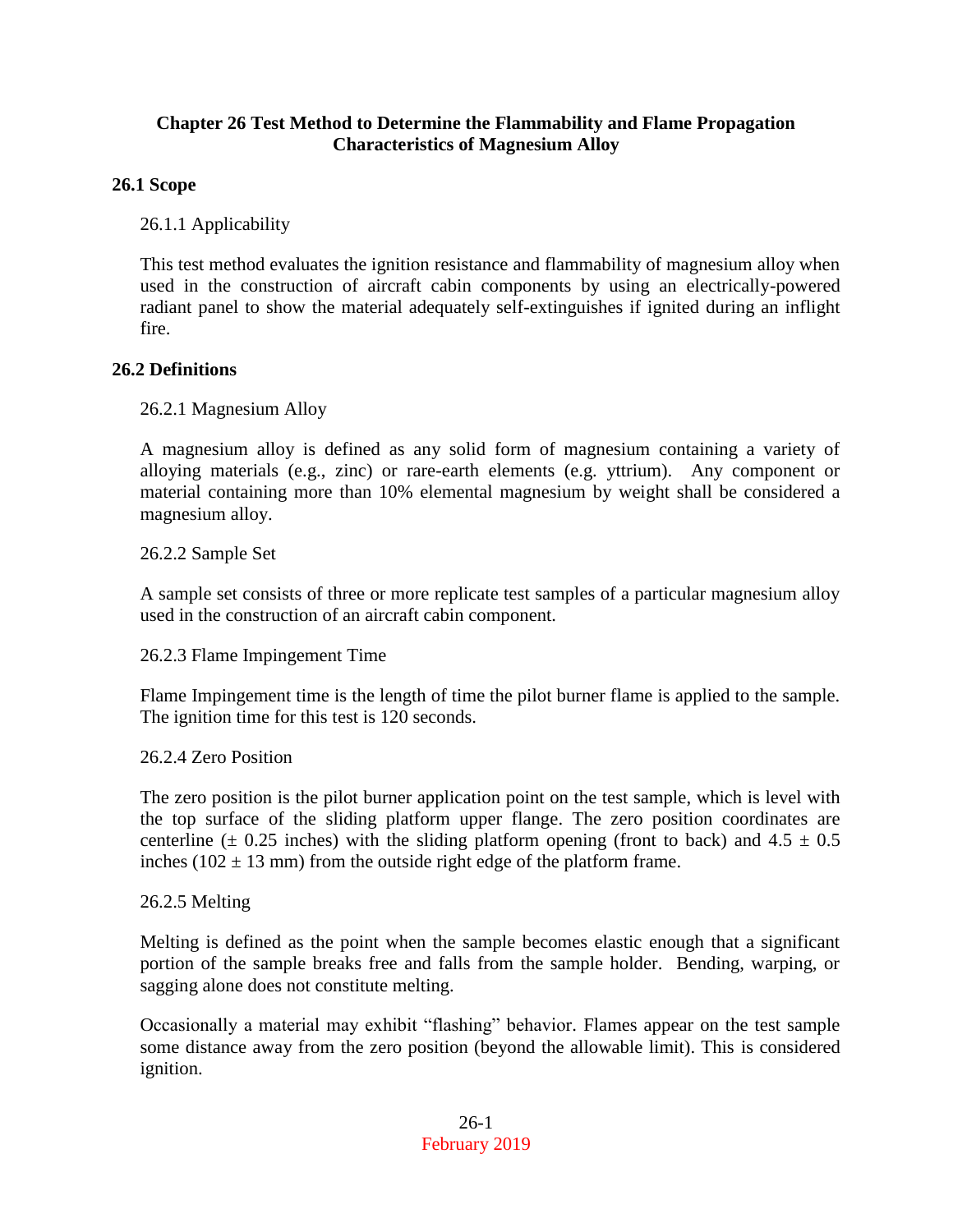#### 26.2.6 Ignition

Ignition is defined as the first observation of sparking of the magnesium alloy sample when subjected to the pilot burner. The point of ignition is typically a very bright, intense, bluewhite flame that can be differentiated from the surrounding yellow-orange flames being produced by the pilot burner. Ignition is often times the precursor to burning, in which the material experiences sustained ignition.

#### 26.2.7 Burning

Burning (sustained ignition) is defined as an ignition lasting for 10 consecutive seconds (i.e., the start time of an ignition lasting for 10 seconds or more shall be considered the beginning of the burning period, in the event that ignition stops and then re-starts). For example, if ignition starts and goes for 8 seconds then stops, and re-ignites 5 seconds later, the official start of ignition is at the beginning of the re-ignition, and the initial 8 seconds is ignored.

#### 26.2.8 Weight Loss

The sample weight loss is the amount of weight a sample loses during exposure to the pilot burner and radiant heat. Molten pieces of the test sample must be retrieved from the surface of the ceramic board upon which the sample holder rests following test completion once sufficient cooling has taken place. Molten/resolidified pieces of the test sample must be blown off with compressed air, to eliminate the inclusion of oxidized material or ceramic board during the final weight measurement. Molten/resolifified pieces of magnesium alloy are distinguishable from oxidized material in that the magnesium alloy cannot be crushed with simple hand tools such as pliers. Oxidized material is easily crushable. The percentage weight loss for a sample is defined as the pre-test weight of the sample less the post-test weight of the sample and any droppings, expressed as the percentage of the pre-test weight.

#### 26.2.9 Radiant Heat Source

The radiant heat source is an electric panel having six 3-inch (76.2 mm) wide emitter strips (see section 26.3.2 Electric Radiant Heat Source).

26.2.10 Test Series

A series of tests conducted between chamber calibration and system recheck (see sections 26.5.2 Zero Position Calibration and 26.6.3 System Recheck Procedure).

26.2.11 NIST

The National Institute of Standards and Technology (USA).

26.2.12 NIST Traceability

A calibration entity using NIST traceable calibration instrumentation.

26.2.13 Heat Flux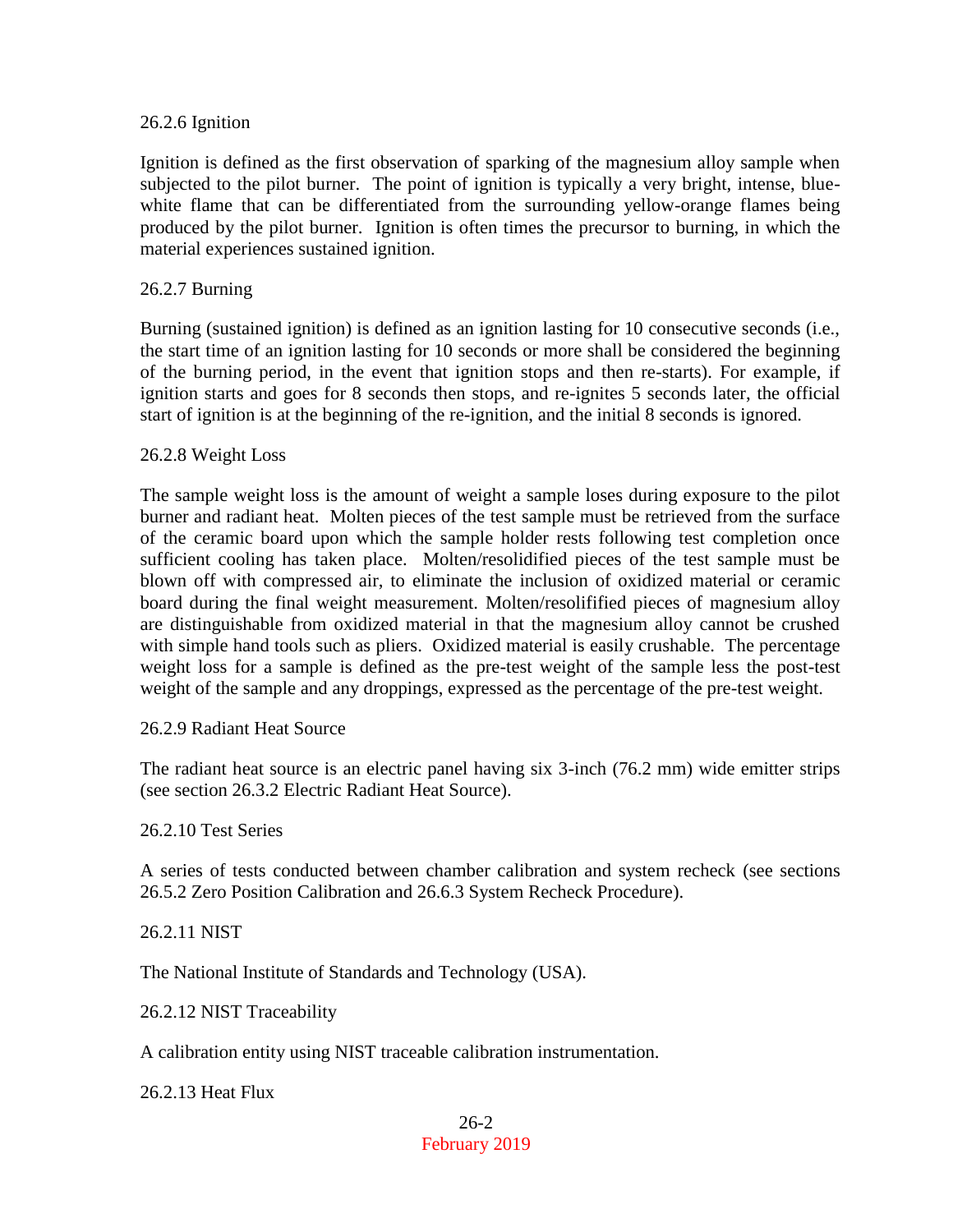The intensity of the thermal environment to which the sample is exposed when burned. In this test method, the total heat flux is 1.5 BTU/ft<sup>2</sup>sec (1.7 W/cm<sup>2</sup>).

# **26.3 Test Apparatus**

# 26.3.1 Test Chamber

Tests must be conducted in a radiant panel test chamber as shown in figure 26-1. The test chamber is  $55 \pm 1$  inch (1397  $\pm 25.4$  mm) wide,  $20 \pm 1$  inch (508  $\pm 25.4$  mm) deep (front to back), and  $29 \pm 1$  inch (737  $\pm 25.4$  mm) high from the top of the sliding platform to the top of the chamber frame. All dimensions are taken from the inside of the insulated walls.

The sides, back, and top of the chamber must be insulated with 0.5-inch-thick (12.7 mm), high-temperature insulation material. On the front side, a draft-free, high-temperature glass viewing window must be installed. The window is  $9 \pm 3$  inches (229  $\pm$  76 mm) high by 48  $\pm$ 4 inches (1219  $\pm$  102 mm) long. The sliding platform drawer sits below the viewing window.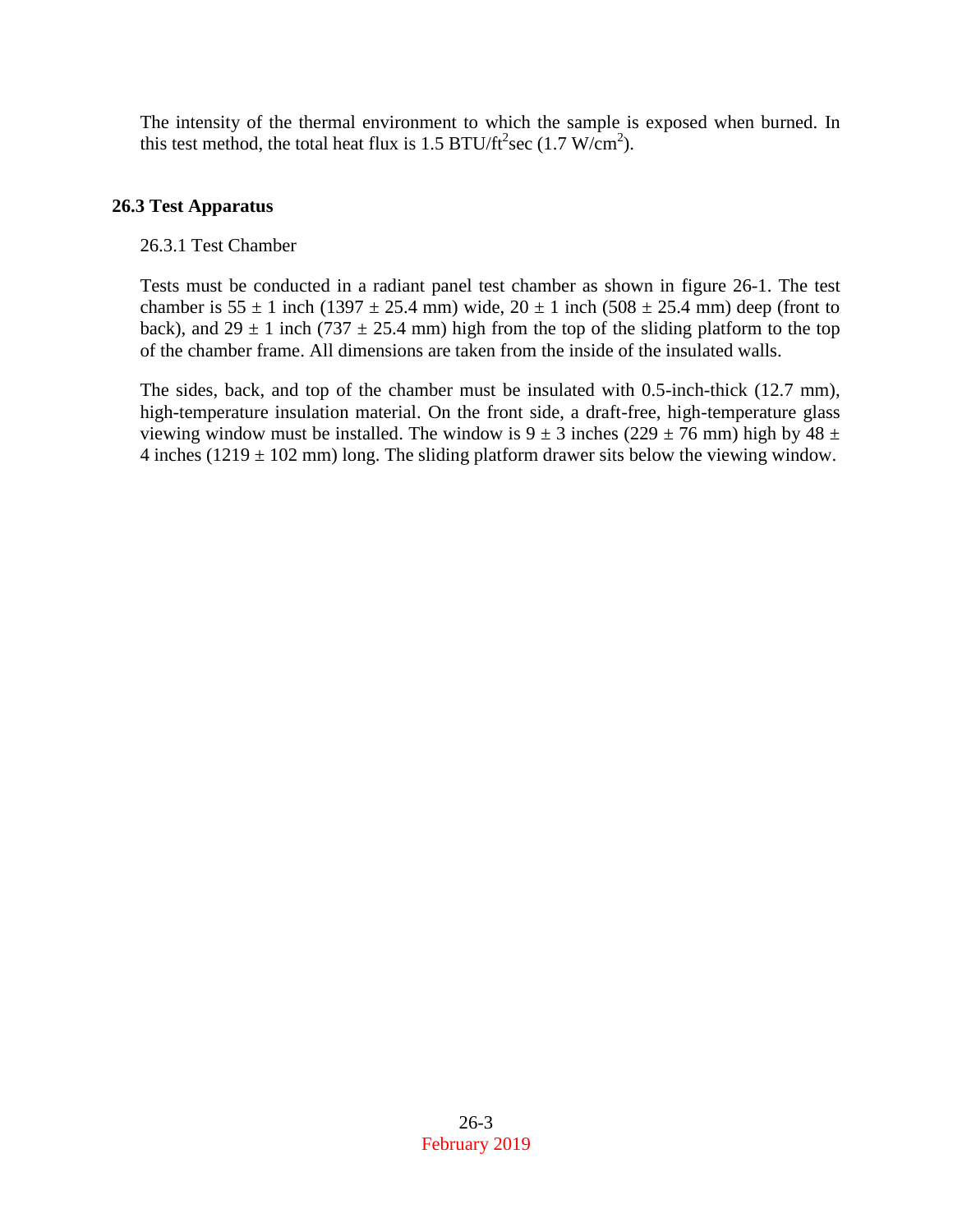

**Figure 26-1. Test chamber**

The chamber must have an internal chimney that extends to and terminates at the top of the chamber. The chimney is located at the opposite end of the chamber from the radiant heat source (see figure 26-2). Test results can be significantly influenced by the condition of the chimney in the test chamber, which must always be open and clear of obstruction. The test chamber should be located under an exhaust hood to facilitate clearing exhaust smoke during each test.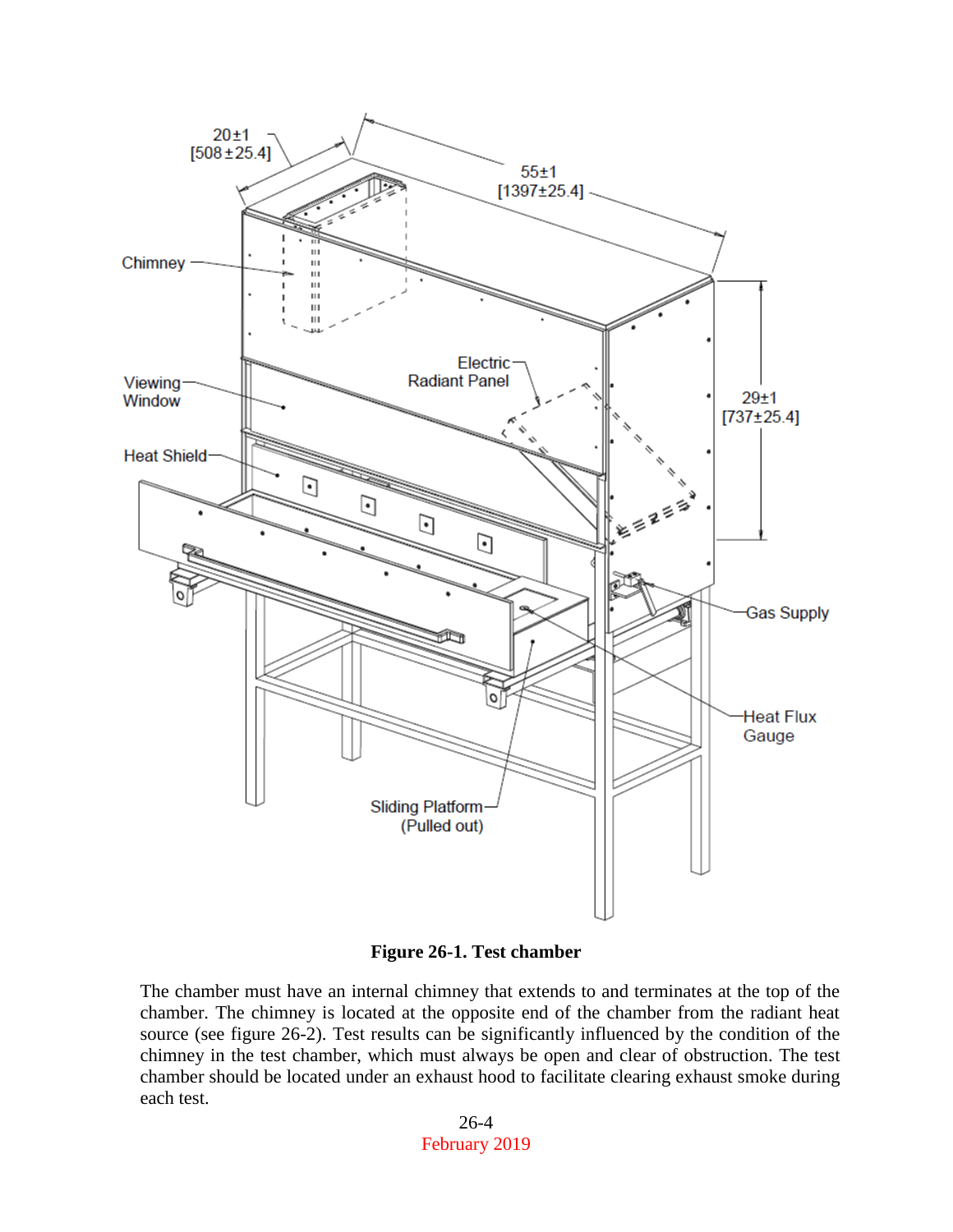

0.125 inch (3.2 mm) Angle Iron (8 places)  $0.125$  inch  $(3.2$  mm) Flat Stock  $(4$  places) 0.5 inch (13 mm) Insulation Board (4 places)  $0.0625$  inch  $(1.6$  mm) Sheet Metal $(4$  places)

#### **Figure 26-2. Interior view of internal chimney**

26.3.1.1 Air Draft Check

A draft check must be completed periodically if the test chamber is physically moved or if the exhaust system has been changed. Ensure that the chamber is draft free prior to turning on the power to the radiant heat source. To verify this, measure the airflow above the internal chimney with an anemometer device to ensure there is no airflow. Alternatively, an incense cone or other smoke-producing item can be placed on the sliding platform at the zero position with the platform drawer closed.

*NOTE: the sliding platform must have insulation boards covering the entire length of the platform for either method of draft checking.*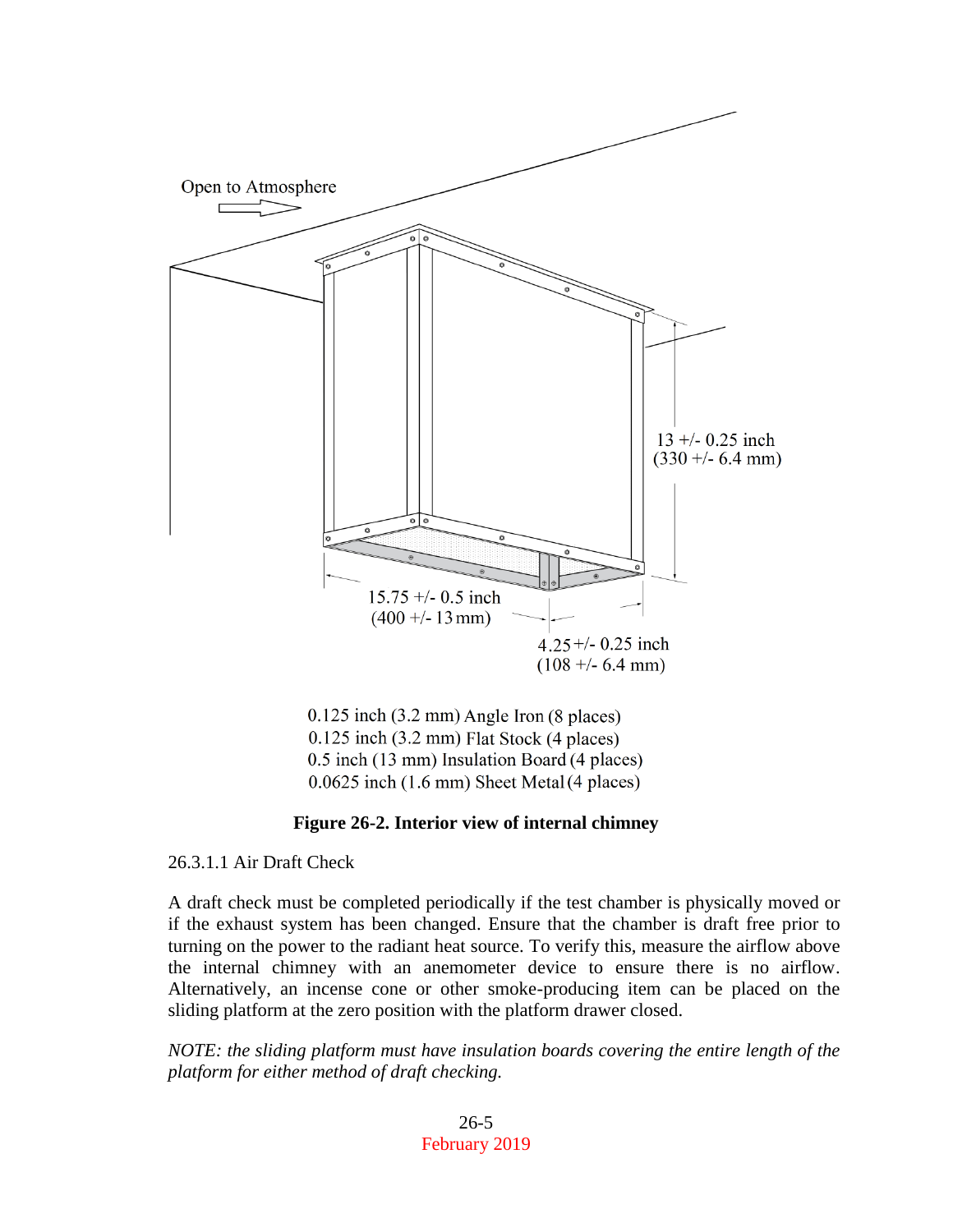Observe the smoke behavior. If the smoke rises vertically without any drift, it can be regarded as draft-free. If testing is performed with an exhaust hood running, the airflow check must be performed with the exhaust hood on.

#### 26.3.2 Electric Radiant Heat Source

The electric panel must have six 3-inch (76.2-mm) wide emitter strips, as shown in figure 26- 3. The emitter strips must be perpendicular to the length of the panel. The panel must have a radiation surface of 12.6 by 18.75 inches (321 by 476 mm) and be capable of operating continuously at the typical temperature range required to maintain the specified heat flux. The panel surface should be kept clean using a soft bristle brush or soft cloth. A plastic scraper can be used if any debris sticks to the surface. Never use anything metal, such as a wire brush, to clean the panel surface.



**Figure 26-3. Electric radiant panel**

26.3.2.1 Electric Radiant Panel Placement

The electric panel must be mounted in the test chamber at  $30 \pm 1^{\circ}$  to the horizontal sample plane and  $7.5 \pm 0.125$  inches (191  $\pm$  3 mm) above the zero position.

26.3.3 Sample Holding System

The drawer (also called the sliding platform) serves as the housing for test sample placement in a fixed and level position (see figure 26-4). The drawer must be at least 2 inches (51 mm)

> 26-6 February 2019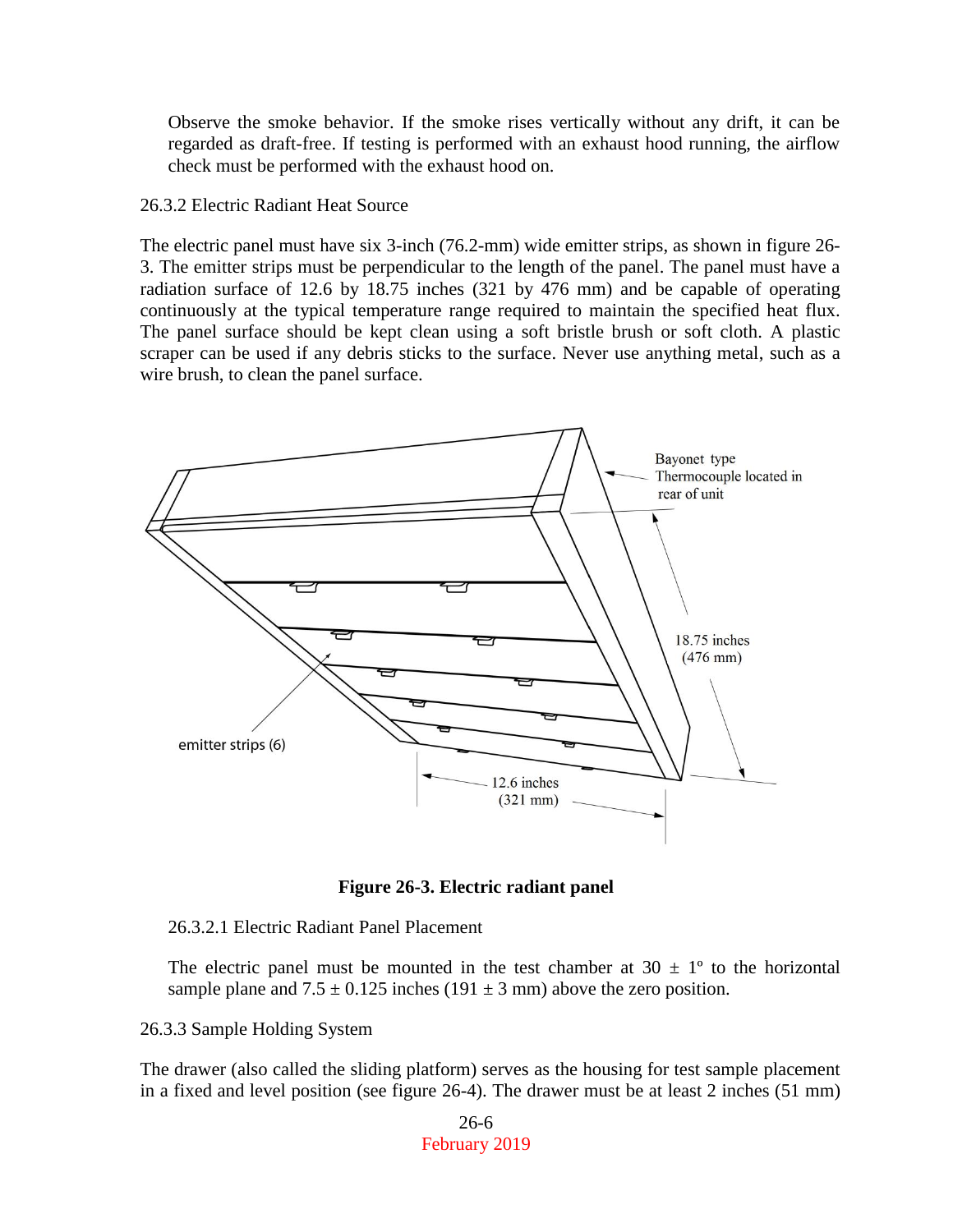deep and may be up to 6 inches (152 mm) deep. It may be necessary to use shims and multiple sheets of insulation board to obtain the correct height for a magnesium alloy sample to be level with the bottom surface of the sliding platform upper flange. The entire opening on the inside of the drawer must be covered during testing to prevent convective airflow.



**Figure 26-4. Sliding platform**

A sample holding frame is required and must secure the sample in place during testing (see figure 26-5). The thin magnesium alloy sample slides into the slotted sample holder in order to suspend the sample above the bottom surface plane of the holder. The bottom surface of the holder frame (horizontal) sits on top of several layers of insulation board. It may be necessary to adjust the sample up or down to maintain the  $7.5 \pm 0.125$ -inch (191)  $\pm$  3-mm) distance from the sample surface to the radiant panel at the zero position.

Some samples tend to warp during testing, which can alter the height of the exposed sample with respect to the pilot flame and radiant heating panel. Test sample warpage must be monitored throughout the test; excessive sample warpage such that the sample surface moves away from the heating surfaces should be considered a non-test.

<sup>26.3.3.1</sup> Sample Holder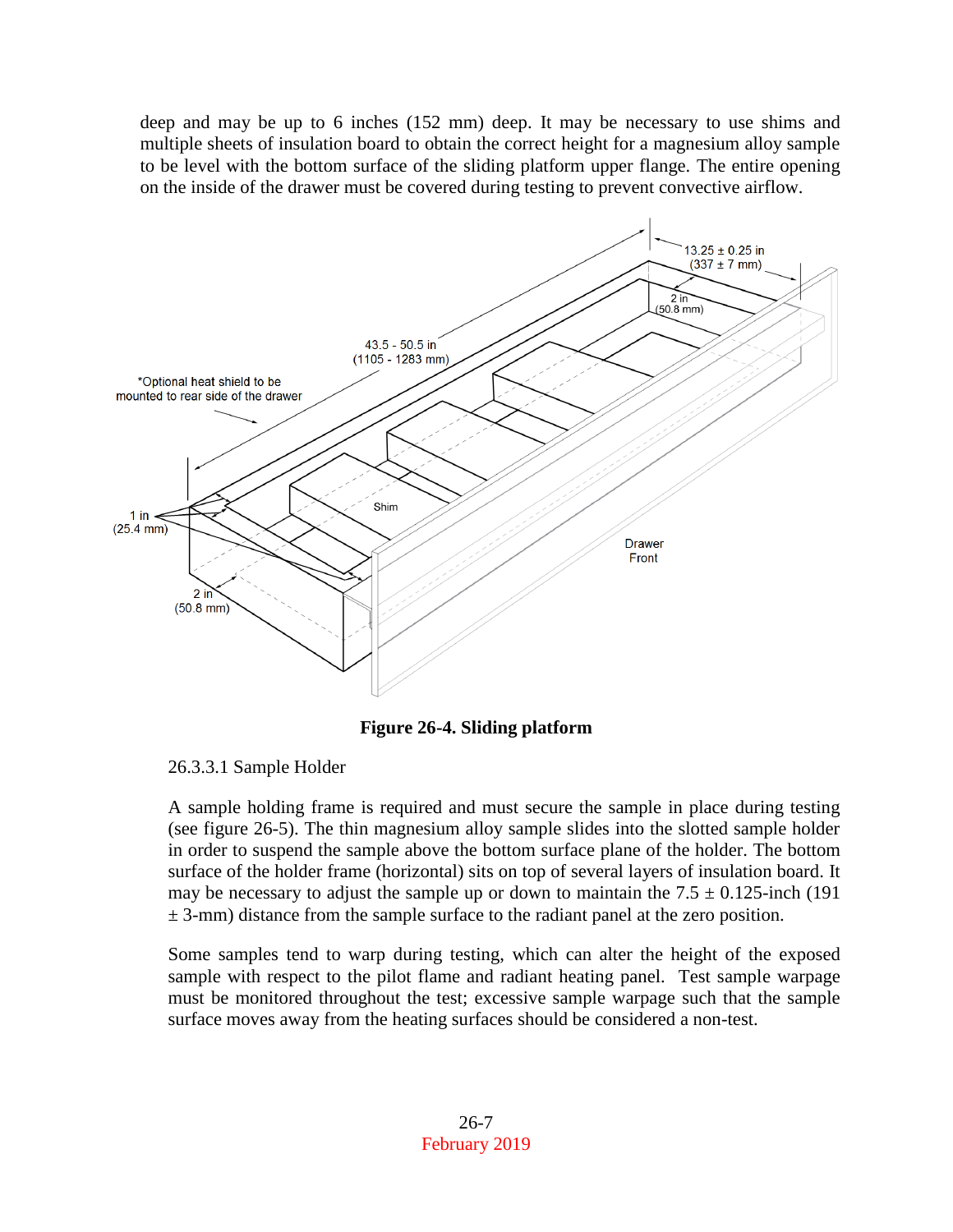

### **Figure 26-5. Standard sample holder frame**

26.3.3.2 Sample Holder Alignment Tool

An alignment tool must be fabricated of a thin, rigid material for properly locating the sample holder and sample on top of the insulation boards. The alignment tool must center the sample holder with respect to the radiant panel as shown in figure 26-6. Once the sample holder is located in the correct position, it is removed prior to testing.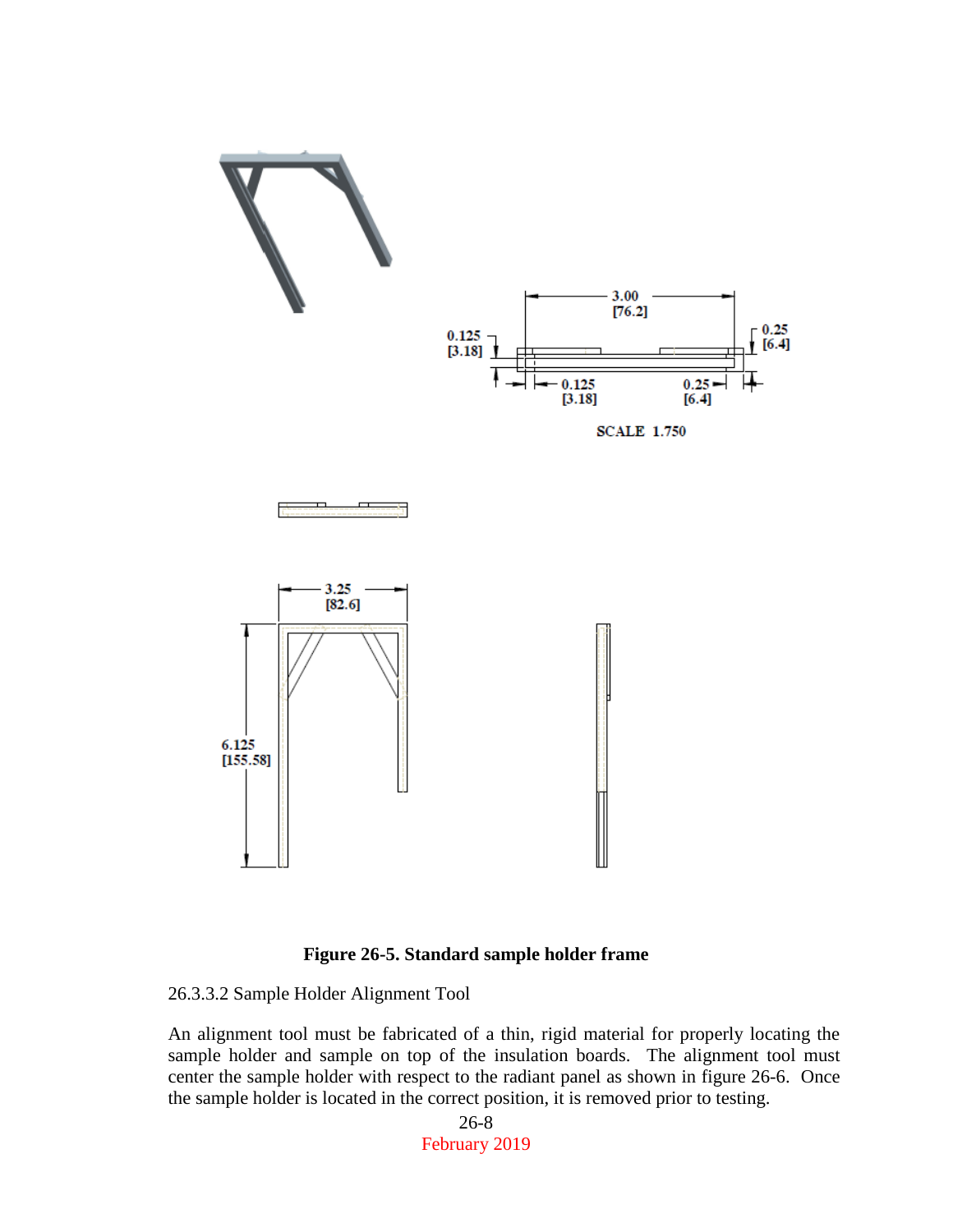

**Figure 26-6. Sample holder alignment tool located on sliding drawer**

*NOTE: Figure 26-6 is an example of an alignment tool for an individual radiant panel apparatus. Small adjustments to the dimensions may be necessary to align the sample correctly with the pilot burner in each individual apparatus.*

#### 26.3.4 Pilot Burner

The pilot burner used to ignite the sample must be a commercial propane Venturi torch with an axially symmetric burner tip and a propane supply tube having an orifice diameter of 0.006 inches (0.15 mm) (see figure B6-7). The length of the burner tube must be 2.875 inches (73 mm). The propane flow must be adjusted via gas pressure through an inline regulator to produce a blue inner cone length of 0.75 inches (19 mm). A removable 0.75-inch (19 mm) guide, such as a thin strip of metal, may be connected to the top of the burner to aid in setting the flame length. The overall flame length must be approximately 5 inches long (127 mm) (see figure 26-8). An optional high-temperature glass viewing window located on the left wall of the chamber is permitted to ensure proper flame length if it is no larger than 6 inches by 6 inches (152 by 152 mm).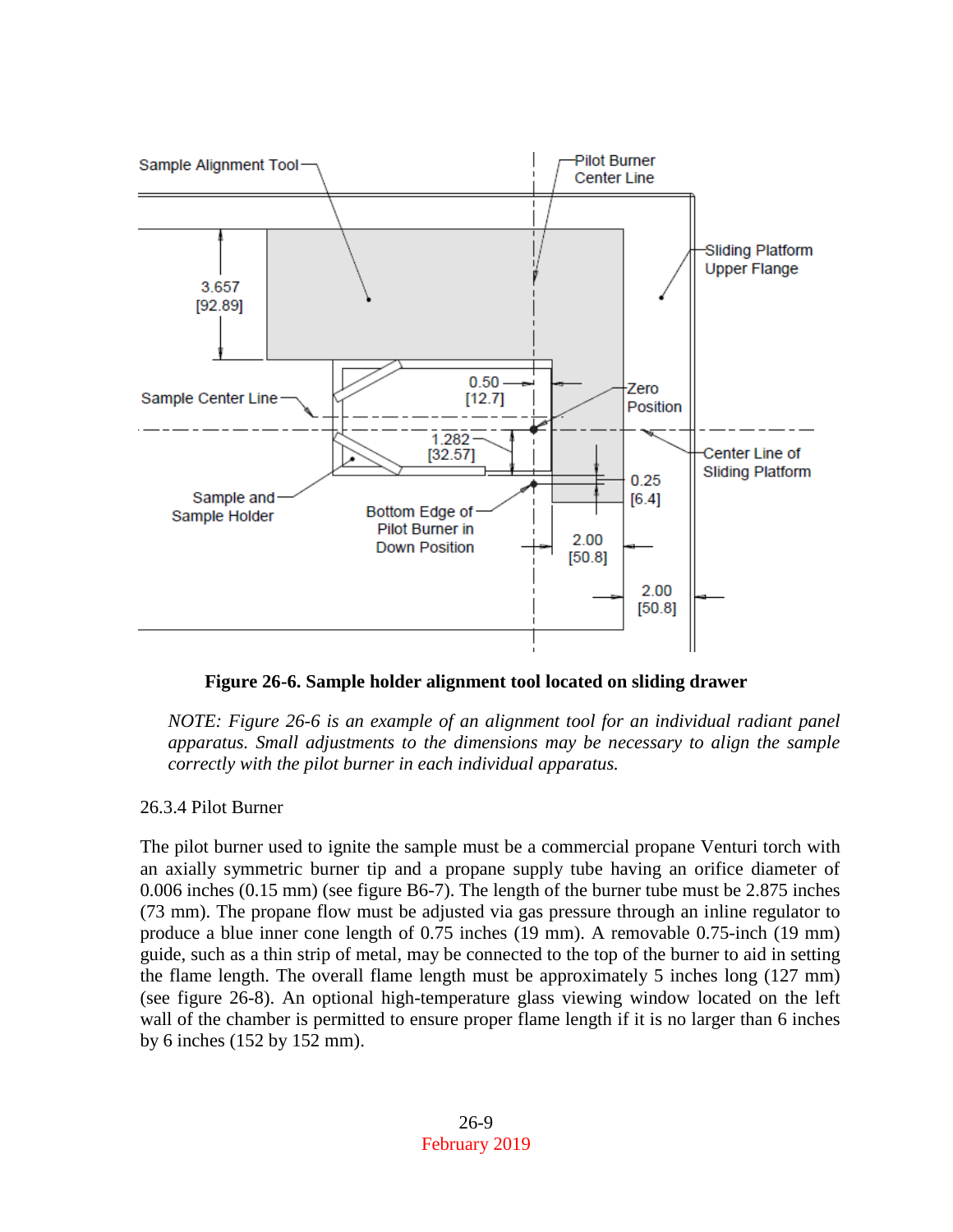Provisions must be made to move the burner from the test position so the flame is horizontal and at least 2 inches (50.8 mm) above the sample plane (standby position). Do not allow the flame to impinge on the radiant panel.



**Figure 26-7. Propane venturi torch (pilot burner)**

26.3.5 Chamber Temperature Thermocouple

A chamber temperature thermocouple is recommended as a third point of reference for overall system health monitoring. It is used in conjunction with the heat-flux measurement and power-controller setpoint. The thermocouple must be a 0.0625-inch (1.59 mm) diameter, stainless-steel, jacketed Type K (Chromel-Alumel) thermocouple, located inside the chamber through a small hole drilled through the back wall.

Once heat flux is determined and the system is calibrated and ready for testing, the nominal operating range is typically  $450 \pm 100^{\circ}F$  (232  $\pm 55^{\circ}C$ ). This temperature should remain consistent  $(\pm 5\%)$  in day-to-day testing for an individual machine, but may vary much more across different machines.

26.3.6 Calibration Assembly

26.3.6.1 Heat-Flux Gauge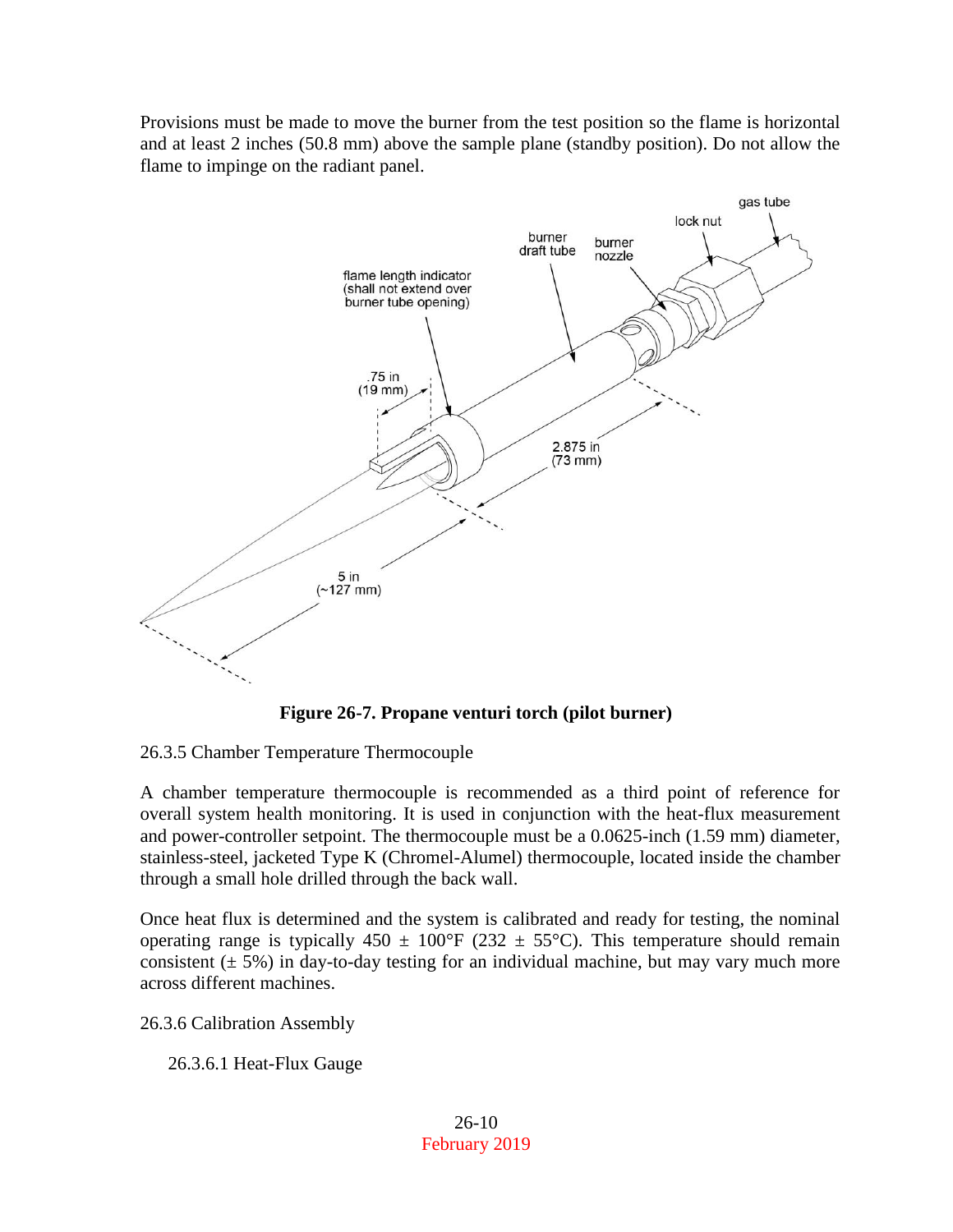A water-cooled, Gardon-type heat-flux gauge (HFG) must be used to determine the total heat-flux at three positions within the chamber. The HFG cooling water temperature, pressure, and flow shall be maintained within the manufacturer's recommendations. Ensure no condensation occurs on the gauge surface at any time (often caused by cooling water being too cold).

The HFG must have a thin, full-faced, opaque coating of high-temperature, highemissivity, ultra-flat black paint. The sensitivity of the gauge is a function of the surface condition. Changes in the coating may cause drift in the overall characteristics of the gauge. Regularly inspect the measuring surface for physical damage or dust particles that may have accumulated. Cleaning can be accomplished by gently wiping a soft, waterdampened sponge across the sensor face. Damage done to the coating during the cleaning process will affect the measurement accuracy of the sensor. To maintain accuracy, the measuring surface must be recoated at regular intervals, followed by annual recalibration.

### 26.3.6.2 HFG Calibration Fixture

The center of an HFG must be mounted in the zero position, as defined in 26.5.2, to determine total heat flux on test samples. The HFG must be mounted in a supporting device protruding through 0.5-inch-thick (12.7 mm) rigid refractory board. Alignment features may be added to help secure the fixture in the correct position. The holder must be constructed so it can be easily moved from one position to the next when conducting a three-position check, or it must be able to measure all three positions at the same time (see section 26.5.4 3 Position Check).

### 26.3.7 Instrumentation and Equipment

### 26.3.7.1 Data Acquisition

A computerized data-acquisition system must be used to record the output of the HFG and the chamber thermocouple. The data-acquisition system must be capable of recording the HFG output every second during calibration and calculating a 5-minute average of the data. An acceptable data-acquisition system is a 22-bit, analogue-to-digital converter with an accuracy of 0.02% of the reading. The data-acquisition system must be calibrated annually to NIST traceability.

### 26.3.7.2 Timing Device

A stopwatch or other device, accurate to  $\pm 1$  second per 8 hours ( $\pm 3$  sec/day), must be used to measure the time of flame application and time when sample begins to burn (sustained ignition). It is acceptable to use an automatic timer for moving the pilot burner in and out of test position. The timing device must be calibrated annually to NIST traceability.

### 26.3.7.3 Digital Weight Scale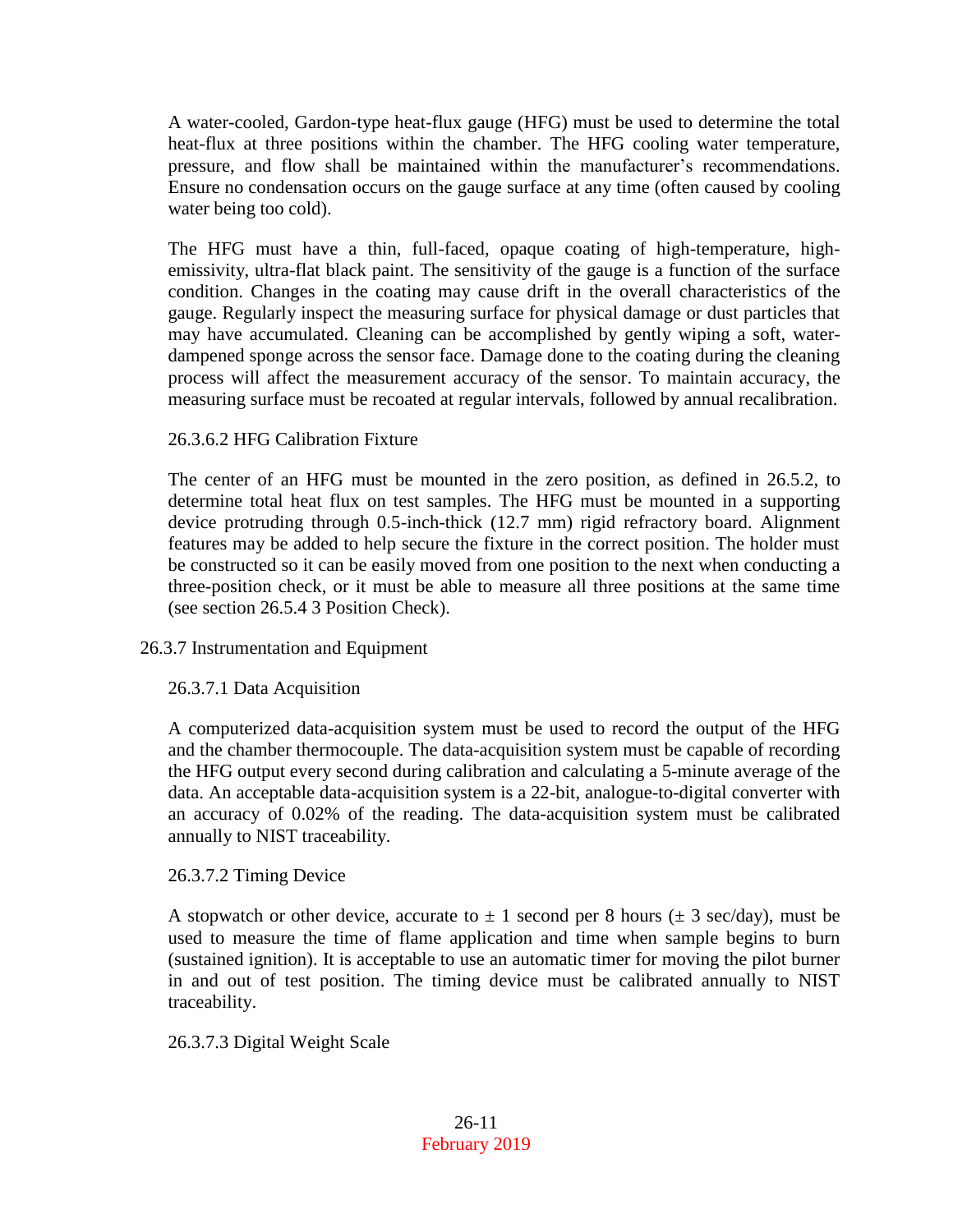A suitable weight scale must be used to determine the initial and final weights of the test sample, and weight of any molten /resolidified portions of the test sample captured in the catch pan. The scale must have a resolution of 0.02 lbs (0.01 kgs) and an accuracy of  $+$ 0.02 lbs  $(+ 0.01 \text{kg})$ .

26.3.7.4 Test Chamber Enclosure

A suitable test chamber enclosure must be used to reduce or eliminate the possibility of test fluctuation due to air movement. The test enclosure must have a minimum floor area of 10 feet by 10 feet (305 by 305 cm).

26.3.7.5 Enclosure Ventilation Hood

The test chamber must have an exhaust system capable of removing the products of combustion expelled during the tests.

#### **26.4 Test Samples**

26.4.1 Sample Configuration

Test samples representing the in-service components must be constructed of the identical magnesium-alloy material to be used in service.

26.4.2 Sample Number

A minimum of three samples for each magnesium alloy type used for a design configuration must be prepared for testing. These samples must exclude any surface modifications such as intumescent paints or coatings, or any anodizing processes.

26.4.3 Sample Size

The samples to be tested must measure  $3.0 + 0.03$  inches  $(76.2 + 0.8 \text{ mm})$  wide by  $6 + 0.06$ inches (152.4  $\pm$  1.6 mm) in length by 0.025  $\pm$  0.0063 inches (0.64  $\pm$  0.16 mm) thick.

26.4.4 Sample Finish

A machined surface finish to all faces is required for the test samples (e.g. an average roughness value Ra of less than 1.75 µm).

26.4.5 Sample Coatings

If a finish coating, anodizing, or other standard aerospace grade surface treatment is used on the magnesium alloy in service, it is sufficient to test the coated materials using the 12 second vertical Bunsen burner test method described in Chapter 1 of this handbook (Vertical Bunsen Burner Test for Cabin and Cargo Compartment Materials). Vertical Bunsen burner test samples must be fabricated with the coating applied to the magnesium alloy substrate that it will be used on in service, using the production process. The test must be conducted

> 26-12 February 2019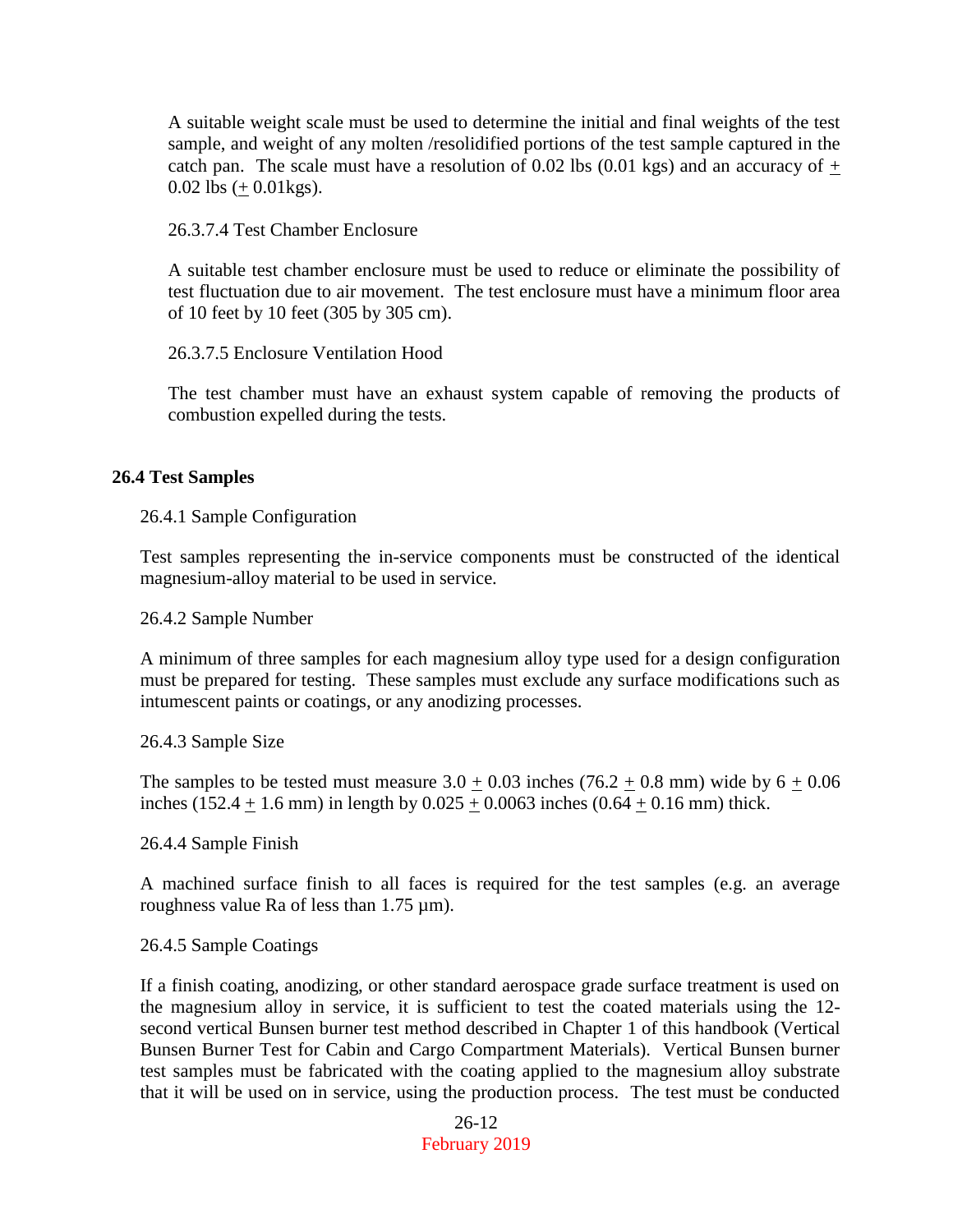using a substrate thickness representative of the thinnest cross section of the in-service component. If the coating/substrate passes in this thickness (critical test configuration), the coating can be applied to any thicker in-service components of the identical magnesium alloy material without additional testing. Any in-service components having thinner cross sections will require additional vertical Bunsen burner substantiation using that coating/substrate thickness.

### 26.4.6 Sample Conditioning

Condition test samples at 70  $\pm$  5° F (21  $\pm$  2° C) and 55  $\pm$  10% relative humidity for a minimum of 24 hours prior to testing. It is permissible to remove more than one sample at a time from the conditioning chamber if the samples are placed in a closed container (a plastic bag is acceptable). The samples must be protected from contamination until tested.

#### 26.4.7 Sample Placement

The sample holder must be correctly located (longitudinally) on the sliding platform, in order for proper alignment of the pilot burner onto the test sample (see figure 26-8). As shown, the sample holder must be situated such that the edge of the sample is 0.50 inches to the right of the pilot burner zero position. A sample alignment tool must be fabricated from a rigid material to allow quick and accurate placement of the sample holder onto the sliding drawer. The most practical approach is to fabricate the tool to fit into the upper flange of the sliding drawer, up against the right rear inside corner.



26-13 February 2019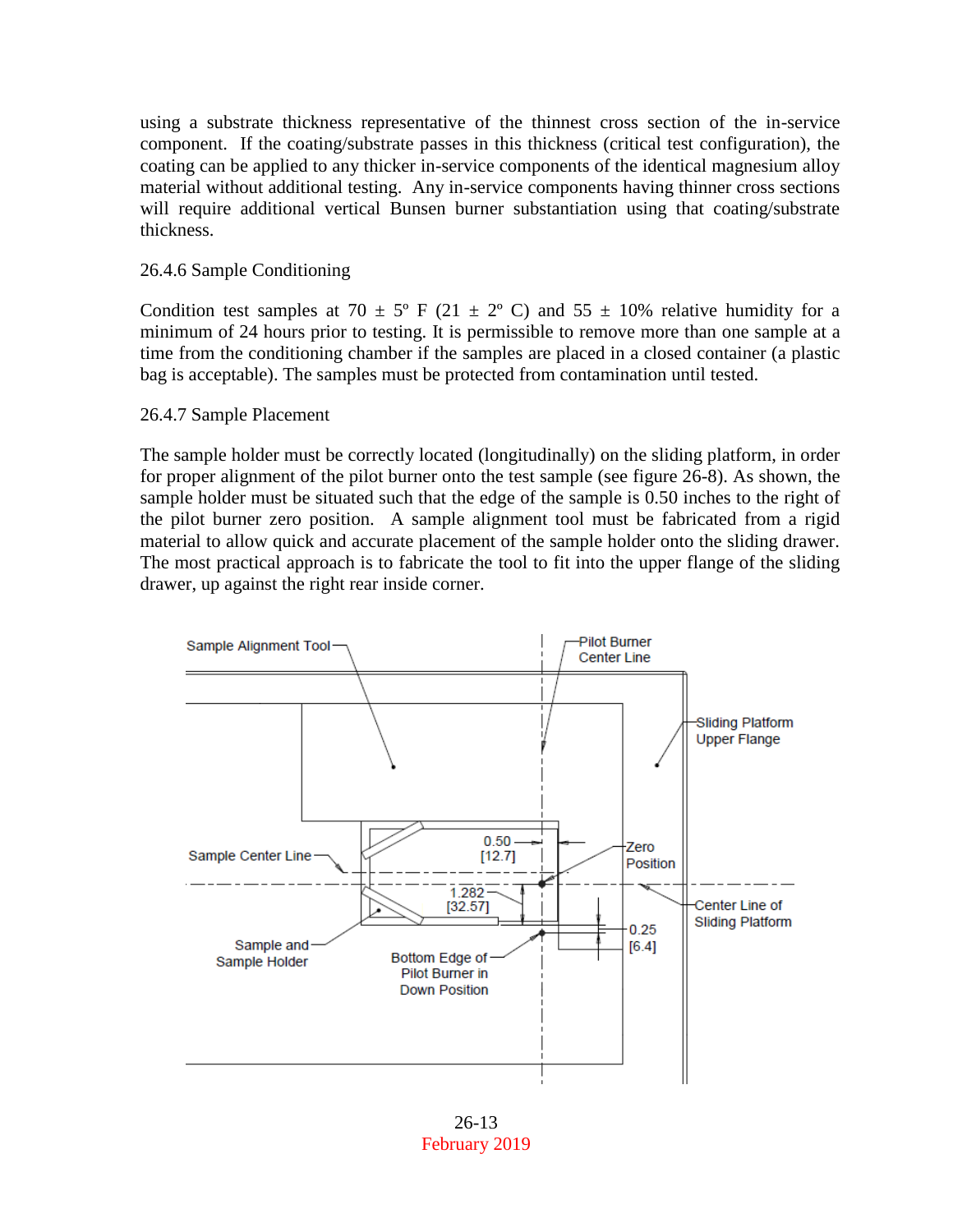#### **Figure 26-8. Sample holder alignment tool located on sliding drawer**

The sample holder must be placed so that the top surface of the sample is level with the top surface of the sliding platform upper flange (see figure 26-9). When placing the sample holder on top of the insulation boards, some adaptation is necessary to precisely position the test sample. It is permissible to use thin shims of sheet metal to bring the top surface up to the correct height, however the shims must be positioned under the uppermost insulation board to prevent heat transfer to any metallic shims. It is critical that the top of the sample be at the proper height in order for the correct exposure of the test sample to the radiant heat source (see section 26.2.4 Zero Position).



**Figure 26-9. Sample holder positioning on sliding drawer**

The sample holder alignment tool must also correctly position the sample holder (laterally) so that the sample is centered with respect to the radiant panel above (see figure 26-10). When the sample holder is centered, the lower tip of the end of the pilot burner will be situated 0.25 inches from the edge of the sample holder (pilot burner in the down position).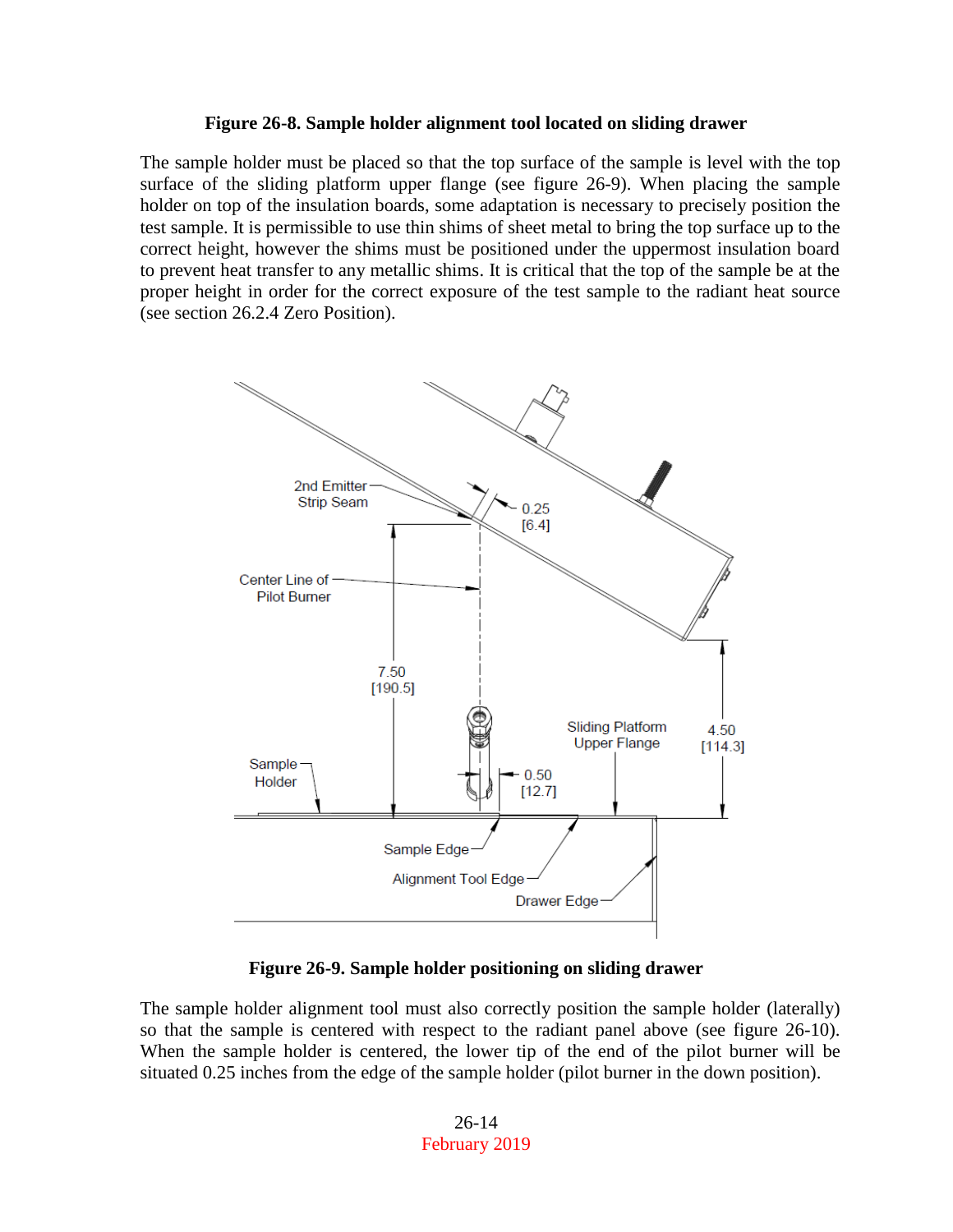

**Figure 26-10. End view of sample position on sliding platform**

*NOTE: Proper alignment tool fabrication and measurement are necessary for each lab because slight variations may exist from one apparatus to another.*

### **26.5 Preparation of Apparatus**

#### 26.5.1 General Information

Prior to daily testing, a "Zero Position Calibration" (section 26.5.2) and "System Upset Check" (section 26.5.3) must be conducted. A "Recheck" must be conducted immediately following the completion of a test series to ensure data are valid. If the recheck heat-flux value is not within range, the test data are considered to be invalid (section 26.6.4). Once a recheck is conducted, material testing must be continued within 30 minutes, or the equipment must be allowed to cool to ambient conditions (approximately 1 hr) if testing has been completed. Heat flux must be calculated using a 5-minute rolling average.

Calibration of the test apparatus must be completed no sooner than 25 minutes and no later than 90 minutes after turning the radiant panel on. If calibration is not able to be completed within 90 minutes, it could indicate a problem with the machine and the equipment must be allowed to cool to ambient conditions (approximately 1 hr) before repeating the "Zero Position Calibration" and "System Upset Check" procedure.

*NOTE: The actual heat flux generated by the radiant panel has a direct influence on test results. Experiments suggest that variations in heat flux from the ranges specified can influence both the melt time and burn time, although not necessarily in the same way. A* 

> 26-15 February 2019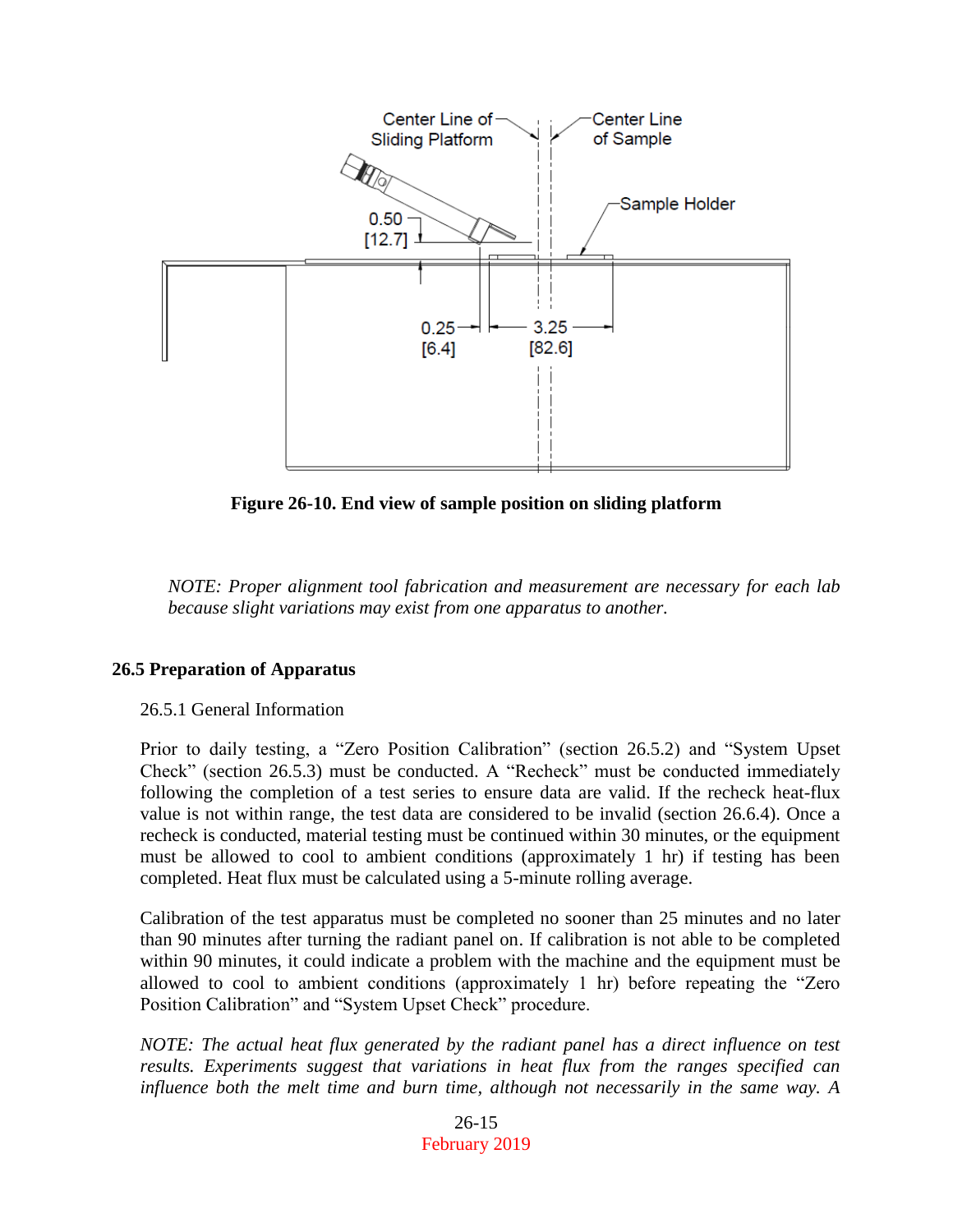*slightly higher heat flux might be critical for one parameter, whereas a slightly lower heat flux might be critical for the other parameter. It is essential that heat flux be maintained as specified in table 26-1.*

|         | W/cm <sup>2</sup>    |             |             |         |
|---------|----------------------|-------------|-------------|---------|
| Range   | <b>Zero Position</b> | #1 Position | #2 Position | Recheck |
| High    | 1.72                 | 1.73        | 1.67        | 1.75    |
| Nominal | 1.70                 | 1.70        | 1.64        | 1.70    |
| Low     | 1.69                 | 1.66        | 1.57        | 1.64    |
|         | $B T U/ft^2$ *sec    |             |             |         |
| Range   | <b>Zero Position</b> | #1 Position | #2 Position | Recheck |
| High    | 1.51                 | 1.52        | 1.47        | 1.54    |
| Nominal | 1.50                 | 1.50        | 1.44        | 1.50    |
| Low     | 1.49                 | 1.46        | 1.38        | 1.44    |

**Table 26-1. Heat-flux ranges for thermal/acoustical insulation test**

26.5.2 Zero-Position Calibration Procedure

26.5.2.1 Install the HFG calibration fixture at the zero position. Place a sheet of noncombustible material on top of the sliding platform adjacent to the HFG fixture (to the left) to prevent heat loss during calibration. The entire opening of the inside of the drawer must be covered.

26.5.2.2 Ensure the HFG surface is clean, properly aligned, and cooling water is flowing. Close the sliding platform.

26.5.2.3 The pilot burner must be off and in the down position (test position).

26.5.2.4 Begin heating and allow a minimum time period of 25 minutes for equipment to stabilize. The temperature of the radiant panel must reach its set point.

26.5.2.5 Calculate the zero position heat flux using the HFG millivolt signal and its calibration constant, and begin observing a 5-minute rolling average.

26.5.2.6 Once a stable heat flux is determined, adjust the temperature setting as necessary, and restart the 5-minute rolling average. Repeat this process until the zeroposition heat flux is within the appropriate range (table 26-1).

26.5.3 System Upset Check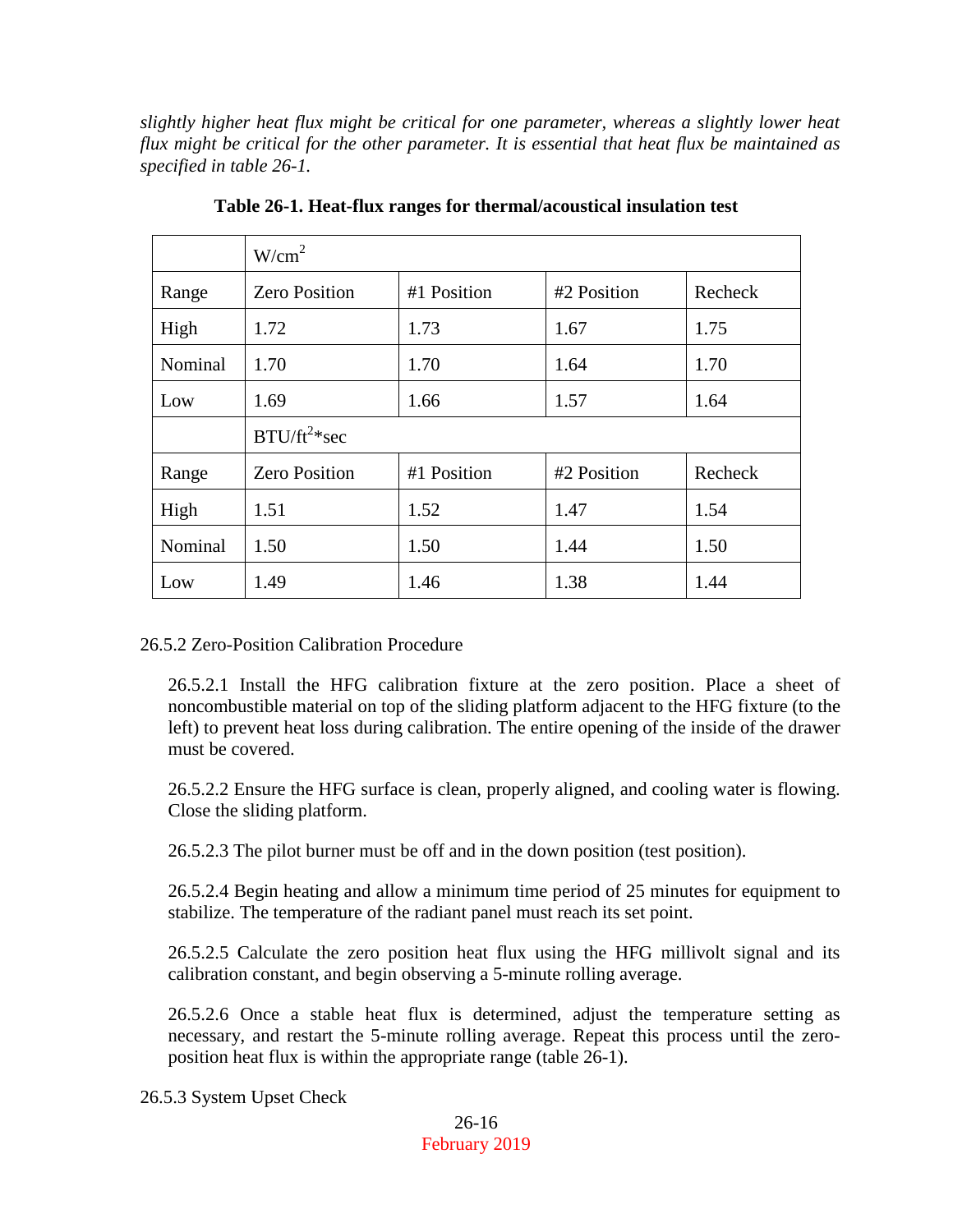Prior to testing, a system upset check must be completed once the zero-position heat flux is determined to be stable and within tolerance. The heat flux must return to the zero-position range, as specified in table 26-1 during this check.

26.5.3.1 Raise the pilot burner to the standby position.

26.5.3.2 Pull the sliding platform out to its stop and hold open for 30 seconds (simulated material load time).

26.5.3.3 After 30 seconds, close the sliding platform completely.

26.5.3.4 Lower the pilot burner into the test position.

26.5.3.5 Allow the process-controller temperature to return to its original setpoint  $(±$  $1^{\circ}$ F).

26.5.3.6 Begin the 5-minute heat flux rolling average calculation.

26.5.3.7 After the 5-minute average heat flux is determined to be correct (zero position), proceed to the next step, or make adjusts as necessary and repeat (refer to table 26-1).

26.5.3.8 Raise the pilot burner to the standby position, then, using caution because it may be very hot, open the drawer and remove the HFG calibration assembly.

*NOTE: It is acceptable to leave the assembly at the left end of the chamber during material testing if the HFG is protected and cooling water is flowing to prevent damage to the sensor.*

26.5.4 Three-Position Check

A three-position heat-flux check is required whenever the radiant panel is replaced or whenever the HFG has been recalibrated or replaced. To ensure the panel is operating correctly, there must be a drop in observed heat flux as the distance from the zero position increases

(position #2). Allow the HFG to reach steady state at each position before recording the heat flux. The distance between the centerlines of each of the three positions is  $2 \pm 0.0625$  inches  $(50.8 \pm 1.6 \text{ mm})$ . As the holder is being moved, make sure to place high-temperature boards to the right of the holder to prevent heat loss. For daily testing, a heat flux check in the zero position is sufficient.

26.5.4.1 Conduct "Zero Position Calibration" (see section 26.5.2)

26.5.4.2 Conduct "System Upset Check" (see section 26.5.3)

26.5.4.3 Raise the pilot burner to the standby position, open the drawer, and move the calibration assembly to position #1. Move insulation boards to the left. Cover any gap that opened to the right side of the calibration assembly.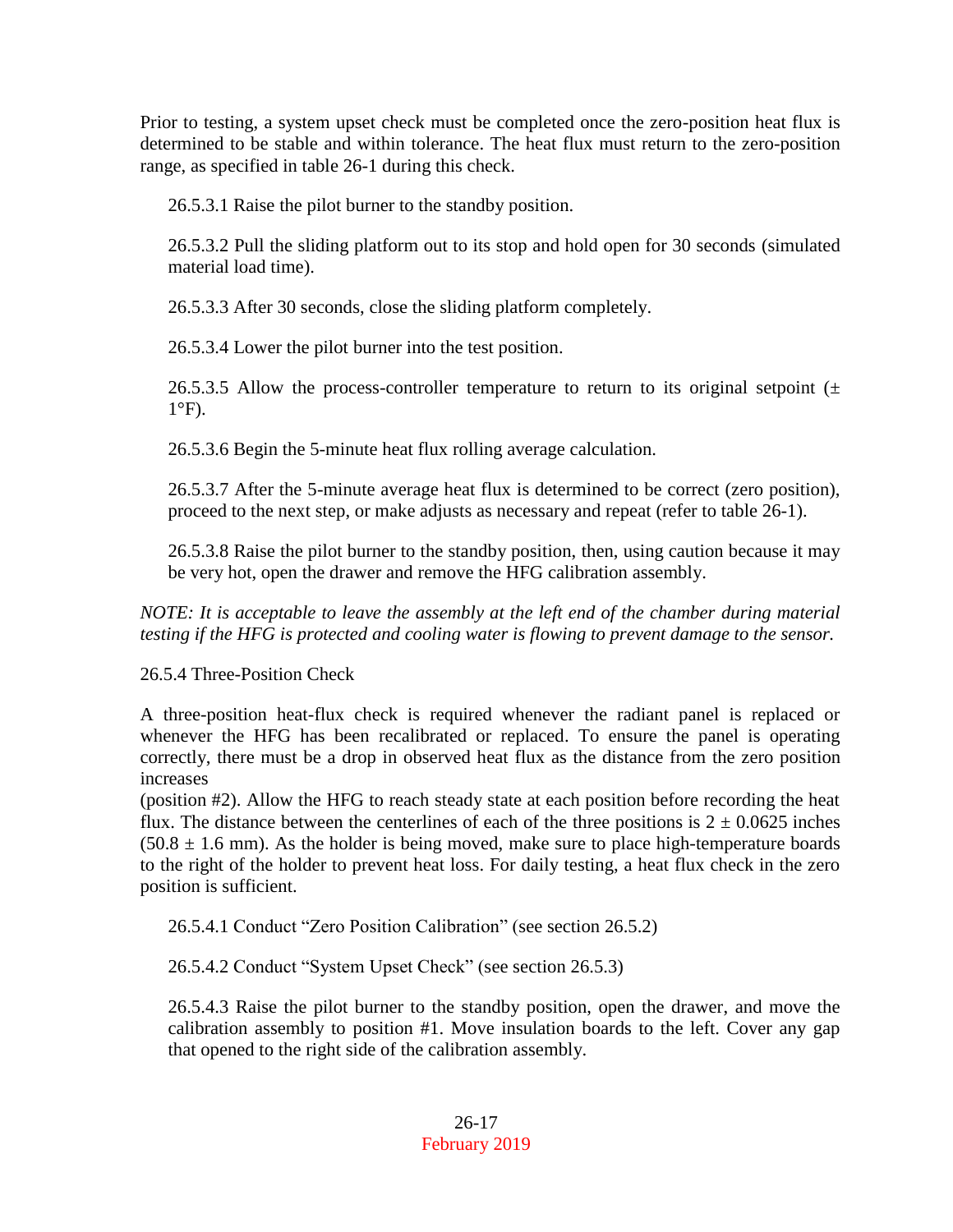26.5.4.4 Close the drawer and lower the pilot burner into test position. Calculate the 5 minute heat-flux rolling average to confirm heat flux is within range for position #1 (refer to table 26-1).

26.5.4.5 Raise the pilot burner to the standby position, open the drawer, and move the calibration assembly to position #2 (refer to table 26-1). Move insulation boards to the left. Cover any gap that opened to the right side of the calibration assembly.

26.5.4.6 Close the drawer and lower the pilot burner into test position. Calculate the 5 minute heat-flux rolling average to confirm heat flux is within range for position #2.

### **26.6 Test Procedure**

26.6.1 General Information

Once calibration is verified, testing can begin. If testing is not conducted for a period of time exceeding 30 minutes, the HFG calibration assembly must be installed and allowed to stabilize for a minimum of 5 minutes, followed by a "System Upset Check" (section 26.5.3). The heat flux must return to the zero-position range, as specified in table 26-1, during this check.

*NOTE: It is extremely important that each test must be carefully observed to determine the melt, ignition and burn times accurately.*

26.6.2 Test Sequence

26.6.2.1 Conduct "Zero Position Calibration" (see section 26.5.2)

26.6.2.2 Conduct "System Upset Check" (see section 26.5.3)

26.6.2.3 Stack up insulation boards inside the drawer so the top surface of the test sample will be level with the top surface of the drawer upper flange when the sample holder is sitting on top of the insulation boards. The rest of the inside of the drawer should be completely covered with insulation boards so no convective airflow can pass through.

26.6.2.4 Ignite the pilot burner and keep it in the standby position. Verify that the flame is the correct length.

26.6.2.5 Weigh the test sample.

26.6.2.6 Insert the test sample into the sample holder. Open the drawer and place the test sample and holder on the sliding platform using the sample holder alignment tool (see figures 26-8, 26-9, and 26-10). Once aligned, remove the alignment tool.

26.6.2.7 Immediately push the sliding platform into the chamber (within 3 seconds or less).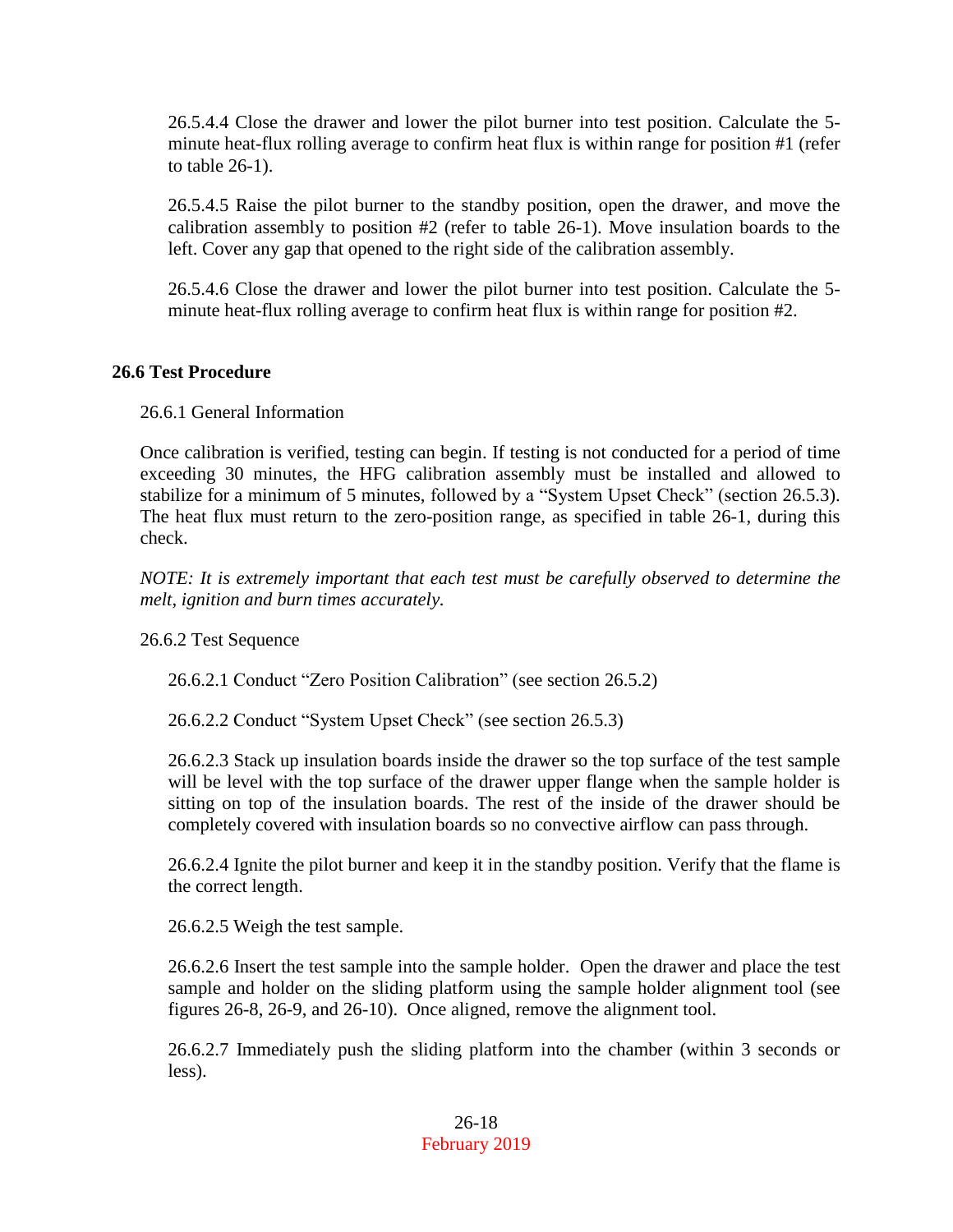26.6.2.8 Within 1 second or less, bring the pilot burner flame into contact with the sample at the zero position, and simultaneously start the timer.

26.6.2.9 After a pilot flame impingement time of 120 seconds, quickly lift the burner flame to the standby position within 1 second or less. Allow the test to progress for an additional 120 seconds.

26.6.2.10 Open the drawer, and continue to observe the test sample remaining in the sample holder. If the sample is still burning, measure the time when the burning ends, then remove the sample holder and test sample. Set sample and any remnants aside to cool. To avoid excessive heat loss, keep the drawer closed when not loading, measuring, or unloading samples.

26.6.2.11 Weigh the sample and remnants after carefully blowing off any oxidation or residue.

*NOTE: This process should be completed within 1 hour of the end of the test.*

26.6.2.12 When test series is complete, conduct system "Recheck" to verify posttest heat flux is within range. If not within range, previous test data are invalid (refer to table 26- 1).

26.6.3 System Recheck Procedure

26.6.3.1 Install the HFG fixture at the zero position. Place a sheet of noncombustible material on top of the sliding platform adjacent to the calorimeter fixture (to the left) to prevent heat loss during calibration. All gaps within the drawer opening that could allow air to flow through must be covered.

26.6.3.2 Ensure the HFG surface is clean, properly aligned, and that cooling water is flowing. Close the sliding platform.

26.6.3.3 The pilot burner must be off and in the down position (test position).

26.6.3.4 Allow the system to stabilize for 25 minutes.

26.6.3.5 After 25 minutes, calculate the zero-position "Recheck" heat flux using the HFG millivolt signal and its calibration constant, and begin a 5-minute rolling average.

26.6.3.6 After 5 minutes (no adjustments permitted), verify heat flux is within the "Recheck" range (table 26-1).

26.6.3.7 You may continue material testing after a "Recheck," or shut down the system and allow the apparatus to cool to ambient conditions if testing has been completed.

#### **26.7 Report**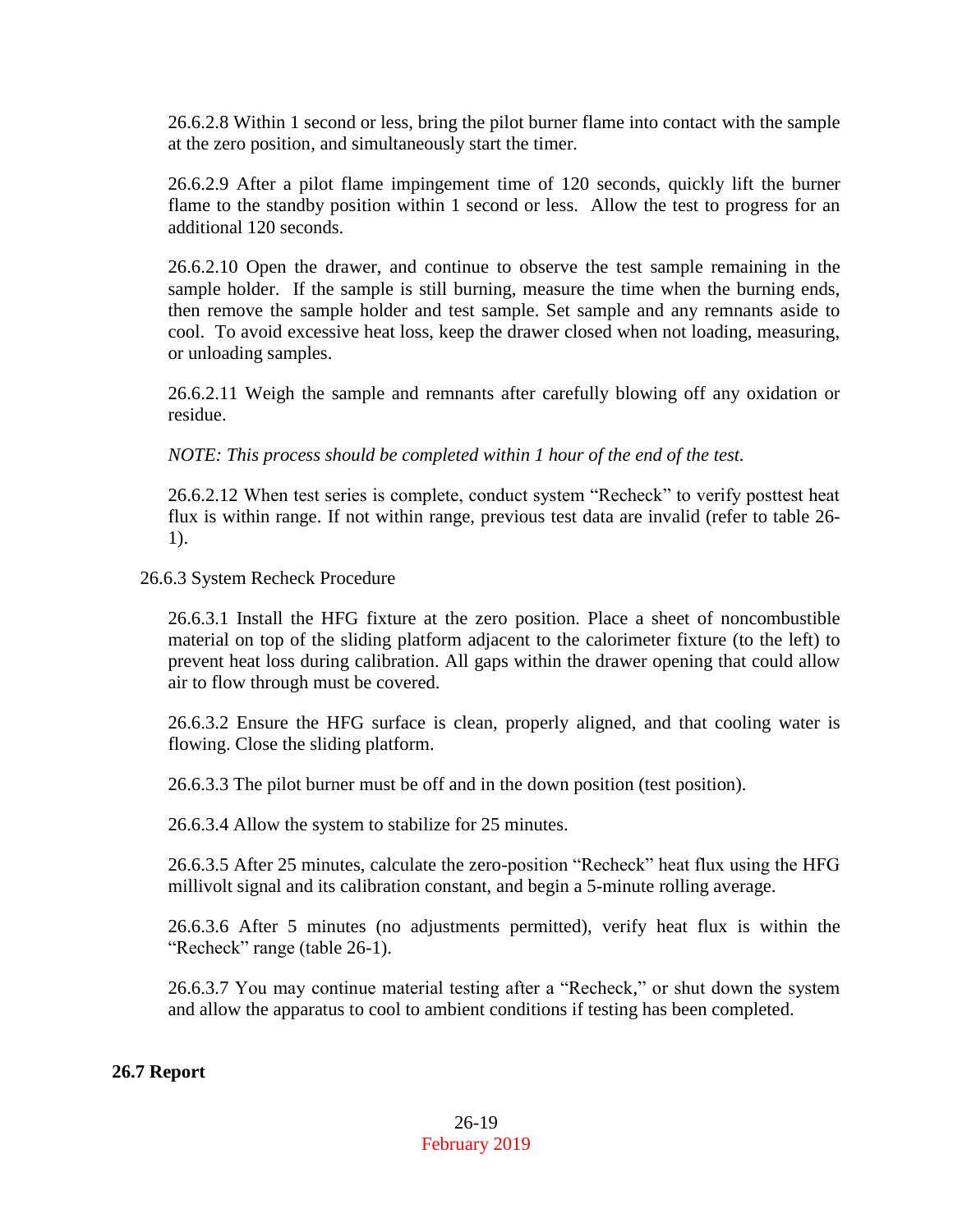26.7.1 Setpoint Temperature

Record the temperature set point for the radiant panel power controller.

26.7.2 Zero Position Calibration

Record the 5-minute average heat-flux value (BTU/ft<sup>2</sup>-sec or W/cm<sup>2</sup>).

26.7.3 Chamber Temperature

Report the pretest chamber temperature after calibration.

26.7.4 System Recheck

Record the 5-minute average heat-flux value (BTU/ft<sup>2\*</sup>sec).

26.7.5 Material Identification

Fully identify and describe the test sample (e.g., alloy, grade, thickness).

26.7.6 Melting

Report the melting time in seconds for each sample tested.

26.7.7 Ignition Time

Report the ignition time in seconds for each sample tested.

26.7.8 Burn Time

Report the time burning began for each sample tested.

26.7.9 Self Extinguishment Time

If the sample burns, report the time for each sample to self-extinguish.

26.7.10 Notes/Comments

Report any occurrences of sparking, melting, glowing, swelling, flashing, or char.

26.7.11 Weight Loss

Calculate and record the weight percentage loss of each test sample by combining the final weight of the sample remaining in the holder and any additional remnants removed from the top of the insulation. Ensure that the remnant weight includes only metallic components, and no oxidized material or insulation board material. The combined weight of the tested sample and remnants can be subtracted from the initial weight of the sample. This value can then be divided by the initial weight, and the value multiplied by 100 to determine the percentage weight loss.

> 26-20 February 2019